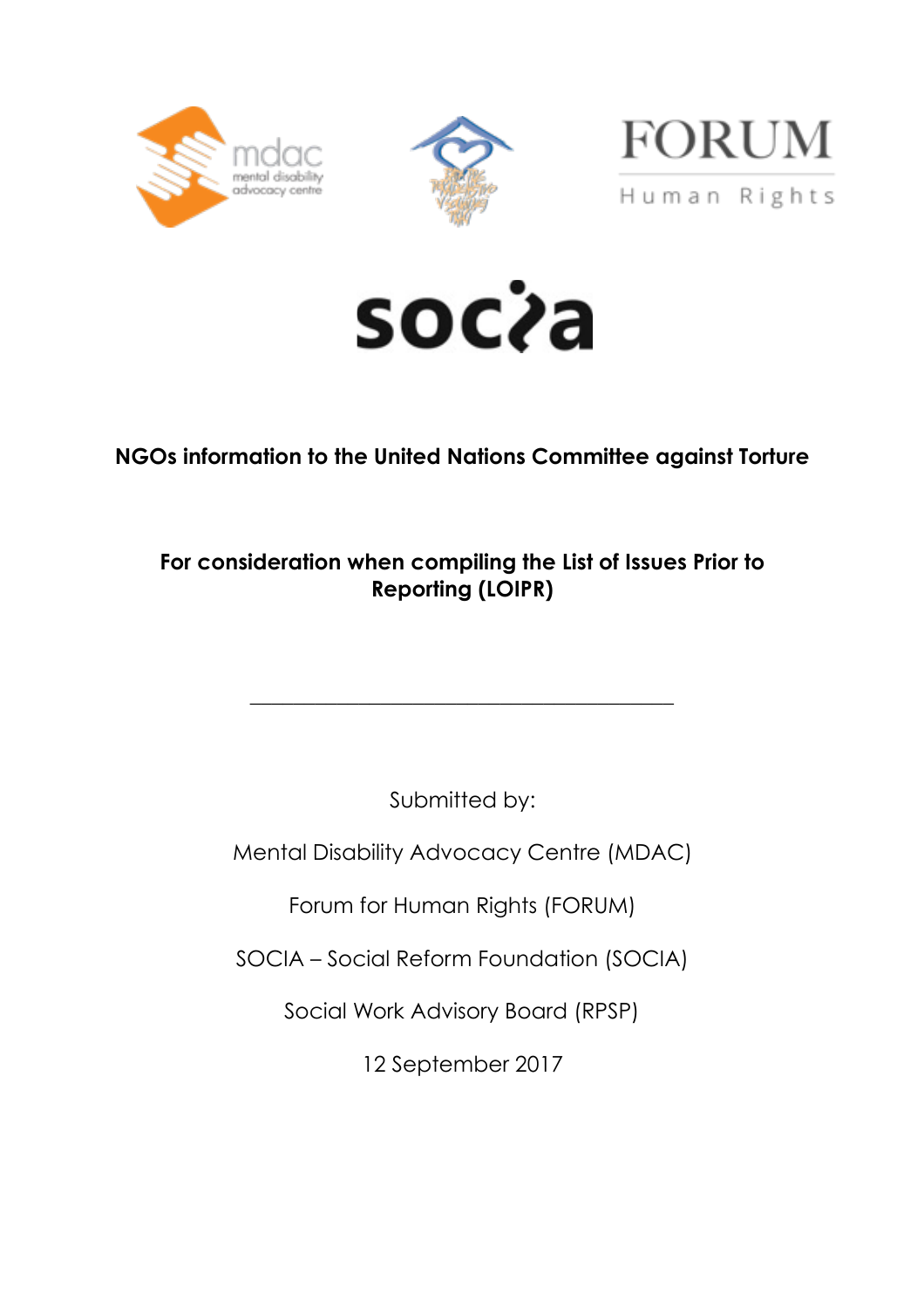# **I. OVERVIEW**

- 1. This written submission provides an outline of issues of concern with regard to the Slovak Republic's compliance with the provisions of the UN Convention Against Torture (hereinafter "the CAT"), with particular focus on the enjoyment of those rights by persons with disabilities. The purpose of the submission is to assist the UN Committee against Torture (hereinafter the "Committee") with its consideration, in this initial stage, of the compilation of the list of issues prior to reporting.
- <span id="page-1-7"></span><span id="page-1-6"></span><span id="page-1-5"></span><span id="page-1-4"></span>2. The submission has been written by the Mental Disability Advocacy Centre (MDAC)<sup>[1](#page-1-0)</sup>, Forum for Human Rights (FORUM)<sup>2</sup>, SOCIA – Social Reform Fou[n](#page-1-2)dation<sup>3</sup> and Social Work Advisory Board (RPSP)<sup>[4](#page-1-3)</sup>.

<span id="page-1-0"></span> $<sup>1</sup>$  $<sup>1</sup>$  $<sup>1</sup>$  MDAC is an international human rights organisation which uses the law to secure equality, inclusion</sup> and justice for people with mental disabilities worldwide. MDAC's vision is a world of equality where emotional, mental and learning differences are valued equally; where the inherent autonomy and dignity of each person is fully respected; and where human rights are realised for all persons without discrimination of any form. MDAC has participatory status at the Council of Europe, and observer status at ECOSOC. For more information, please visit [www.mdac.org.](http://www.mdac.org)

<span id="page-1-1"></span> $2$  FORUM is an international human rights organisation active in the Central European region. It provides support to domestic and international human rights organisations in advocacy and litigation and also leads domestic and international litigation activities. FORUM has been supporting a number of cases pending before domestic judicial authorities and before the European Court of Human Rights. FORUM authored and co-authored number of reports and information with the UN and Council of Europe bodies on situation in the Central European region, especially Slovakia and the Czech Republic. For more information, please visit [www.forumhr.eu](http://www.forumhr.eu).

<span id="page-1-2"></span> $3$  SOCIA – Social Reform Foundation wishes to bring about changes in the social system through financial support and its own activities for the benefit of the social groups that are most at risk. Vision of SOCIA Foundation is a tolerant civic society with disadvantaged and endangered people as their integral part. The collaboration of "weaker and stronger" should result in building quality and accessible social services - services that would meet the individual needs of their beneficiaries in their natural environment. SOCIA providing grants for non-profit organisations and individuals to improve the quality of life of socially, physically and mentally disadvantaged groups. SOCIA has also own projects supporting community based services. SOCIA collaborate with NGOs and the public administration forming policies and legislative proposals to reform the social system, please visit [www.socia.sk.](http://www.socia.sk)

<span id="page-1-3"></span><sup>&</sup>lt;sup>[4](#page-1-7)</sup> Social Work Advisory Board (RPSP) (Rada pre poradenstvo v sociálnej práci) was created in 1990 and main goal is to provide help for people in need, so they can be included to community and live Independent life. RPSP fulfils its goals by providing advisory, supervision and education to people with special needs, especially people with severe degrees of disability and elderly people, providers of social services, state and nongovernmental organisations, municipalities and other educationers. The main strategic vision of RPSP is to support process of changing quality of social services in society, realisation of transformation, deinstitutionalisation and decentralisation of social services, and community services development. RPSP realised first deinstitutionalisation projects in social services in Slovakia since 1999. RPSP is one of the leaders in this area in Slovakia and realised several monitoring of human rights in social services as independent organisation and also in cooperation with Slovak Helsinki Committee and World Health Organisation. For more information, please visit [www.rpsp.sk](http://www.rpsp.sk).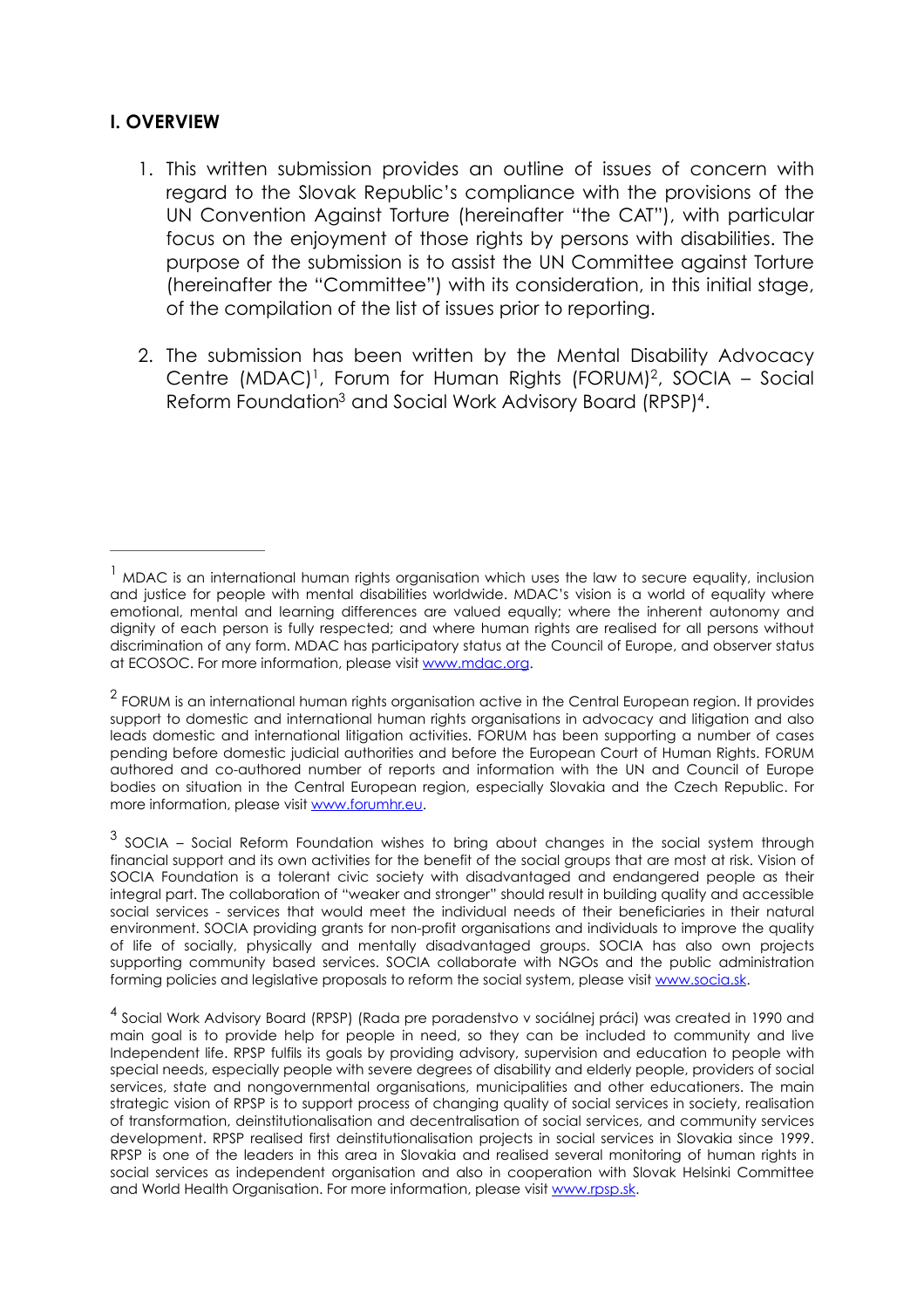#### **II. SPECIFIC COMMENTS**

### **(a) Definition of torture**

- 3. Slovakia has failed to properly implement obligation to criminalise torture, as required especially by Article 4 CAT. The State Party still doesn't have in its domestic criminal law adequate provisions that criminalise torture and cruel, inhuman and degrading treatment and punishment (hereinafter "CIDT") which would ensure the effective investigation, prosecution and punishment, where appropriate, of perpetrators of torture and CIDT.
- 4. The wording in the existing definition of the crime provided for under Article 420 Act no. 300/2005 (Criminal Code) mixes up torture and CIDT and fails to provide for elements of torture, as required under CAT. Especially, the law does not define specific purposes, including discrimination. In addition, it fails to distinguish acts of torture from CIDT on grounds of *mens rea*. Thus, an intent is required even for cases of degrading treatment, which substantively limits the provision's applicability in the practice. This situation has resulted in de facto impunity for acts of torture, cruel, inhuman and degrading treatment.

#### *Proposed questions*

**Please provide information about legal prohibition of torture and criminalisation of acts of torture and other forms of ill-treatment, including number of charges and indictments brought against alleged perpetrators under Article 420 of the Criminal Code.** 

**Please explain how is the definition of torture and other forms of illtreatment being interpreted in the relevant legislation and judicial practice? Can an act committed for any purpose, including discrimination of any kind be seen as ill-treatment? Does the the law distinguishes between torture and CDIT in terms of** *mens rea?*

# **(b) Use of cage-beds and other forms of restraints against persons with disabilities**

<span id="page-2-1"></span>5. In Slovakia, the use of mechanical restraints in psychiatry is governed by a methodological ordinance of the Ministry of Health no. 13787/2009 – OZS, adopted on  $27/5/2009$  $27/5/2009$  $27/5/2009$ . Net-beds<sup>5</sup> are listed under Article III a[s](#page-2-0) one of the allowed restraints. Even though data on the number of net-beds in Slovak hospitals and its use are not available, as the Government has

<span id="page-2-0"></span> $^5$  $^5$  Information about the net-bed, its construction and how it looks like can is available here: http:// [www.zdravzar.sk/index.php?option=com\\_k2&view=item&id=6:postel-pre-mentalne](http://www.zdravzar.sk/index.php?option=com_k2&view=item&id=6:postel-pre-mentalne-postihnutych&Itemid=200&lang=en)postihnutych&Itemid=200&lang=en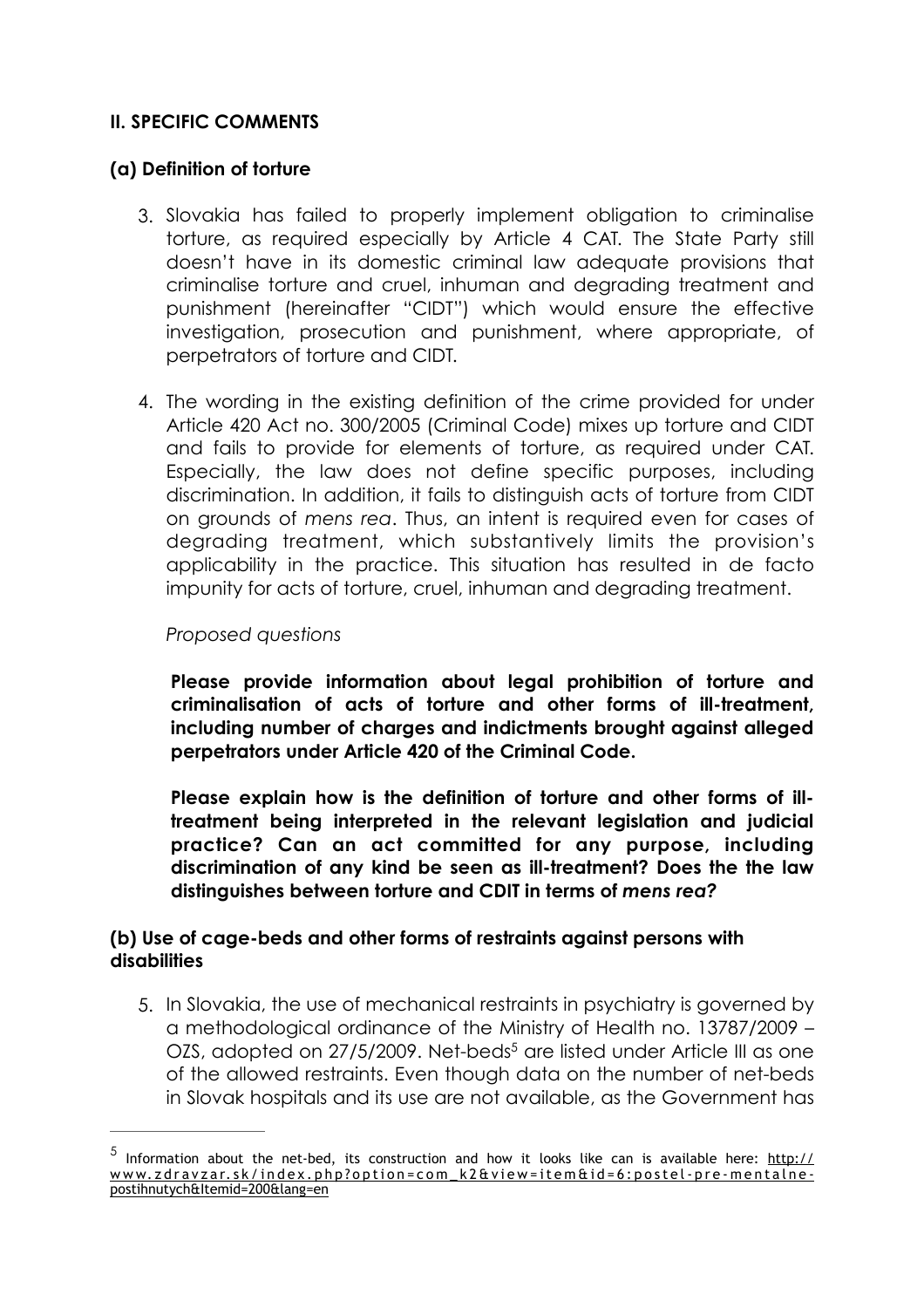not been collecting this information, the authors of this report have been told of their frequent use by residents.

- 6. According to the applicable norms of international law, all persons with disability have the right not to be subjected to specific coercive practices during hospitalisation. This right is translated into an obligation of the state to ensure that persons with disabilities should not be subjected to the use of restraints, especially net-beds, and such coercive practices should be subject to an absolute ban.
- <span id="page-3-4"></span>7. In 2012 the Committee and in 2013 the Human Rights Committee (hereinafter "CCPR") addressed the use of netted cage beds when assessing the Czech Republic, where the situation is identical[.](#page-3-0)<sup>[6](#page-3-0)</sup> In relation to Slovakia, the CCPR recently noted its concern that many persons with disabilities continue to live in large institutions separated from the rest of the society and that the practice of physical and mechanical restraints, in netted cage beds, continues and called on the Slovak Republic to take measures to, *inter alia*, "**abolish the use of netted cage beds and other forms of restraint in psychiatric and related institutions**".<sup>[7](#page-3-1)</sup> The use of restraints and netted cage beds, in particular, have been also criticised by other UN treaty bodies. The UN CRPD Committee called on Slovakia with reference to Article 15 (prohibition of ill-treatment) of the UN Convention on the Rights of Persons with Disabilities to ban and prohibit the practice of the use of netted cage beds[.](#page-3-2)<sup>[8](#page-3-2)</sup> Similarly, the CAT Committee recommended the Czech Republic to amend the law "**to include the prohibition of the use of net-beds since their effects are similar to those of cage-beds**".[9](#page-3-3)

<span id="page-3-7"></span><span id="page-3-6"></span><span id="page-3-5"></span>*Proposed question*

#### **What measures have the Government been planning to abolish the use of net-beds and other forms of restraint in psychiatric and related institutions?**

<span id="page-3-0"></span><sup>&</sup>lt;sup>[6](#page-3-4)</sup> Human Rights Committee, Concluding Observations on the Third Periodic Report of the Czech [Republic, 22 August 2013, para. 14, CCPR/C/CZE/CO/3, available here http://tbinternet.ohchr.org/](http://tbinternet.ohchr.org/_layouts/treatybodyexternal/Download.aspx?symbolno=CCPR/C/CZE/CO/3) \_layouts/treatybodyexternal/Download.aspx?symbolno=CCPR/C/CZE/CO/3

<span id="page-3-1"></span><sup>&</sup>lt;sup>[7](#page-3-5)</sup> Human Rights Committee, Concluding Observations on the Fourth Periodic Report of the Slovak Republic, 22 November 2016, paras. 20-21, CCPR/C/SVK/CO/4, available here: [http://tbinternet.ohchr.org/\\_layouts/treatybodyexternal/Download.aspx?symbolno=CCPR%2fC%2fSVK](http://tbinternet.ohchr.org/_layouts/treatybodyexternal/Download.aspx?symbolno=CCPR%252fC%252fSVK%252fCO%252f4&Lang=en) %2fCO%2f4&Lang=en

<span id="page-3-2"></span><sup>&</sup>lt;sup>[8](#page-3-6)</sup> Committee on the Rights of Persons with Disabilities, Concluding Observations to the Initial Report of Slovakia, 17 May 2016, para. 46, CRPD/C/SVK/CO/1 available here http://tbinternet.ohchr.org/ layouts/ treatybodyexternal/Download.aspx?symbolno=CRPD/C/SVK/CO/1&Lang=En.

<span id="page-3-3"></span>Committee against Torture, Concluding Observations of the Committee: Czech Republic, 13 July 2012, [9](#page-3-7) [para. 21\(c\), CAT/C/CZE/CO/4-5 available here http://tbinternet.ohchr.org/\\_layouts/treatybodyexternal/](http://tbinternet.ohchr.org/_layouts/treatybodyexternal/Download.aspx?symbolno=CAT/C/CZE/CO/4-5&Lang=En) Download.aspx?symbolno=CAT/C/CZE/CO/4-5&Lang=En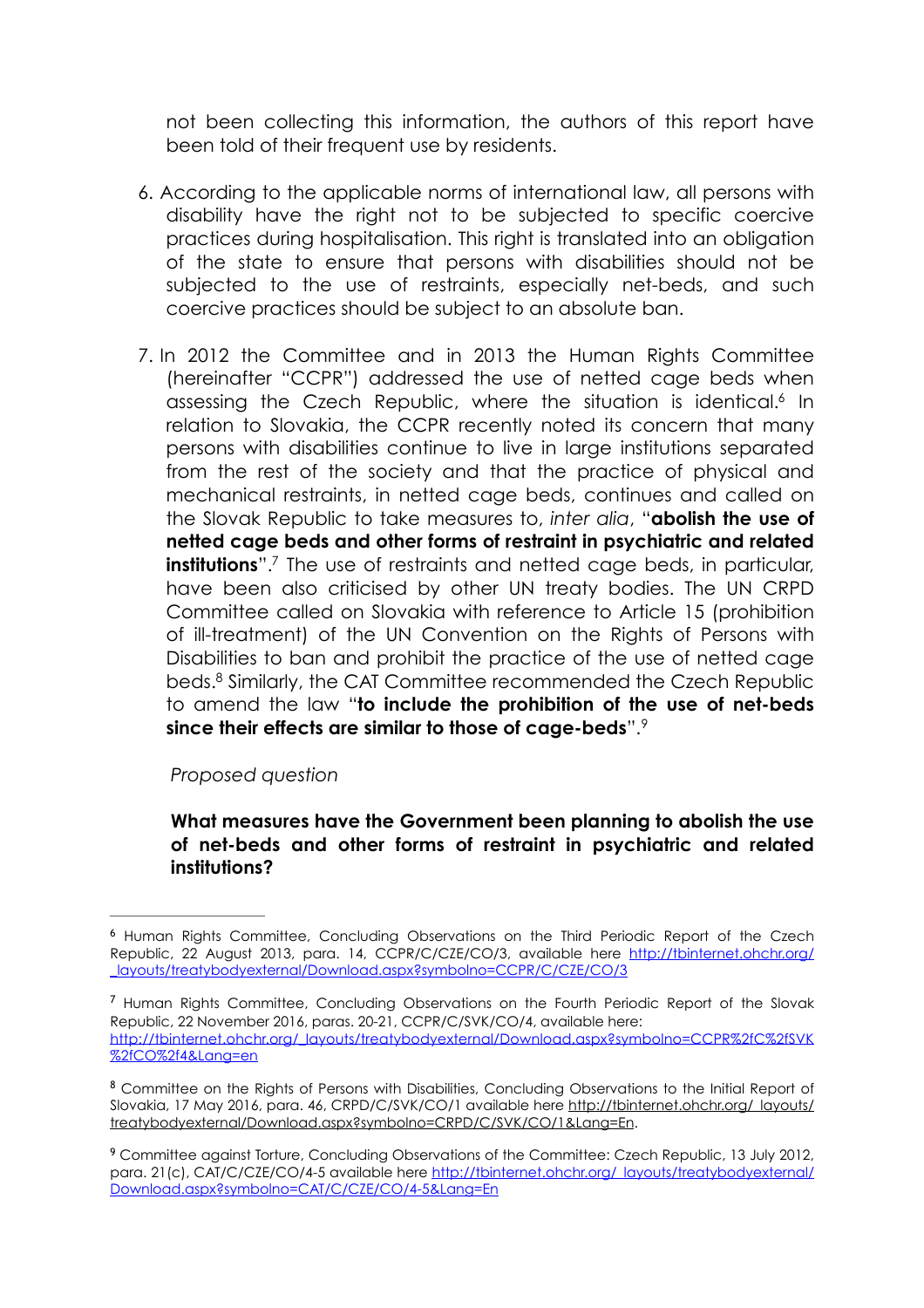### **(c) Institutionalisation of persons with mental disabilities**

- <span id="page-4-5"></span><span id="page-4-4"></span>8[.](#page-4-0) As of 1<sup>st</sup> January 2016, the population of Slovakia was 5,487,308.<sup>[10](#page-4-0)</sup> There are no data on the number of persons with disabilities living in Slovakia due to the absence of systematic data collection disaggregated by disability, sex, and age across all sectors[.](#page-4-1)<sup>[11](#page-4-1)</sup> Nevertheless, the most recent figures available on the numbers of people living in institutions are from 2014 and are set out in Table 1 below. This shows the high number of people placed in institutions, namely people with disabilities, elderly people and children.
- 9. In the Slovak Republic, social care services for persons with disabilities are predominantly provided in institutional settings and community services are rare. In December 2015, there were 355 institutions for elderly people with 17,137 persons in their care; 288 social care homes housing 14,243 adults with disabilities; and 140 specialised institutions with 5,761 adult residents. With regard to children, there were 30 social care homes with 867 children. In total, there were 40,518 persons living in institutions, which is approximately 0.74% of the whole population of Slovakia. Institutionalisation also affects children living in foster care group homes. In December 2015, there were 91 children's homes with 4,622 children, out of which 450 were children with disabilities.
- <span id="page-4-6"></span>10.Therefore many persons with disabilities face lifelong isolation in Slovakia. They are often forced to live in large artificial and segregated institutions, e.g. castles or monasteries, which resemble warehouses for human beings. It has been argued that large-scale institutionalisation and warehousing of human beings raises very serious issues under prohibition of torture and  $CIDI<sup>12</sup>$  $CIDI<sup>12</sup>$  $CIDI<sup>12</sup>$  Also, the CRPD Committee has addressed the issue of institutionalisation under Article 15 of the CRPD, which prohibits ill-treatment.<sup>[13](#page-4-3)</sup>

<span id="page-4-7"></span><span id="page-4-0"></span><sup>10</sup> Available at Eurostat [ec.europa.eu](http://ec.europa.eu).

<span id="page-4-1"></span> $11$  Committee on the Rights of Persons with Disabilities, Concluding Observations to the Initial Report of [Slovakia, 17 May 2016, para. 83, CRPD/C/SVK/CO/1 available here http://tbinternet.ohchr.org/\\_layouts/](http://tbinternet.ohchr.org/_layouts/treatybodyexternal/Download.aspx?symbolno=CRPD/C/SVK/CO/1&Lang=En) treatybodyexternal/Download.aspx?symbolno=CRPD/C/SVK/CO/1&Lang=En.

<span id="page-4-2"></span><sup>&</sup>lt;sup>[12](#page-4-6)</sup> Gerard Quinn and Theresa Degener, *Human rights and disability*. The current use and future potential *of United Nations human rights instruments in the context of disability.* (New York and Geneva, United Nations, OHCHR, 2002), p. 55.

Document is available online at: [http://www.ohchr.org/documents/publications/hrdisabilityen.pdf.](http://www.ohchr.org/documents/publications/hrdisabilityen.pdf)

<span id="page-4-3"></span> $13$  Committee on the Rights of Persons with Disabilities, Concluding Observations to the Initial Report of Paraguay, 15 May 2013, para. 38, CRPD/C/PRY/CO/1; Concluding Observations on the Initial Report of Azerbai[jan, 11 May 2014, para. 28-29 CRPD/C/AZE/CO/1 available here http://tbinternet.ohchr.org/\\_layouts/treaty](http://tbinternet.ohchr.org/_layouts/treatybodyexternal/Download.aspx?symbolno=CRPD/C/PRY/CO/1&Lang=En)bodyexternal/Download.aspx?symbolno=CRPD/C/PRY/CO/1&Lang=En and here http://tbinternet.ohchr.org/ [\\_layouts/treatybodyexternal/Download.aspx?symbolno=CRPD/C/AZE/CO/1&Lang=En](http://tbinternet.ohchr.org/_layouts/treatybodyexternal/Download.aspx?symbolno=CRPD/C/AZE/CO/1&Lang=En).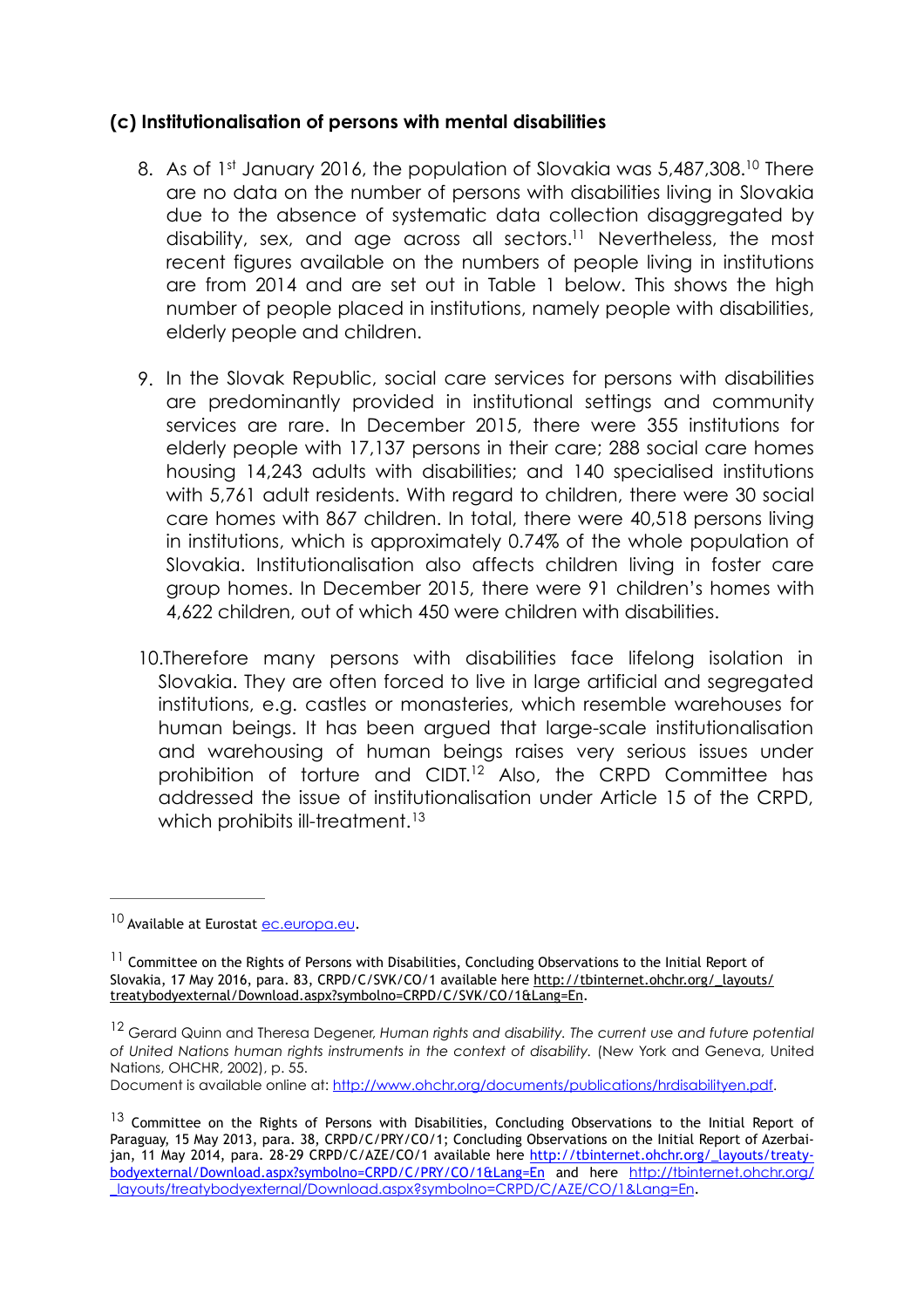|                                                               | Number of<br><b>Institutions</b> | <b>Total Number of</b><br><b>Residents</b> | <b>Deprived legal</b><br>capacity | Antipsychotic<br>treatment |
|---------------------------------------------------------------|----------------------------------|--------------------------------------------|-----------------------------------|----------------------------|
| Homes for elderly<br>people                                   | 355                              | 17,137                                     | 427                               | 8,288                      |
| Social care homes<br>for people with<br>disabilities (adults) | 288                              | 14,243                                     | 6,233                             | 9.918                      |
| Specialised<br>institutions (adults)                          | 140                              | 5.761                                      | 1,341                             | 4,114                      |
| Social care homes<br>(children)                               | 30                               | 867                                        | 312                               | 194                        |
| Children's homes                                              | 91                               | 4.622                                      |                                   |                            |
| <b>Total</b>                                                  | 904                              | 42,630                                     | 8,313                             | 22,514                     |

<span id="page-5-5"></span><span id="page-5-4"></span><span id="page-5-3"></span>Source**:** Based on data from sources including the Statistical Office of the Slovak Republic[.14](#page-5-0)

- 11. Slovakia committed itself to deinstitutionalisation (hereinafter "DI") and transformation of residential services for persons with disabilities in its *Strategy on Deinstitutionalisation*<sup>[15](#page-5-1)</sup> and *National Action Plan on Transformation of Residential Social Services.* This was followed in [16](#page-5-2) December 2014 with further proclamations in *National priorities of development of social services in 2015 - 2020*. Although these are positive steps, the practical realisation of the DI process has faced several difficulties and has been significantly delayed. The national DI policy was adopted at the end of 2011, nearly 6 years later, but according to available information, not a single institution has been 'transformed' and not a single person has moved out of an institution into a community-based setting. In addition, the planned activities under the revised National Project for the period up to 2020 (which has not been adopted yet) includes less than 10% of the 861 institutions in the country. The tremendously slow pace of reform and the low number of institutions involved are of considerable concern.
- 12.Enormous delays and lack of effective implementation have recently been criticised by the CRPD Committee which recommended that Slovakia adopt a timetable to ensure that the implementation of the

<span id="page-5-2"></span> $16$  Available in English online at:

<span id="page-5-0"></span> $14$  Information on 2013 is available from Statistical Office of the Slovak Republic (2014) Social Service Facilities in the Slovak Republic. Available at: <https://slovak.statistics.sk/PortalTraffic/fileServlet?Dokument=92c5d6eb-e79f-493c-8981-bd2bd2e48a05>

<span id="page-5-1"></span><sup>&</sup>lt;sup>15</sup> [Available in Slovak online at: https://www.employment.gov.sk/sk/rodina-socialna-pomoc/socialne-sluzby/](https://www.employment.gov.sk/sk/rodina-socialna-pomoc/socialne-sluzby/deinstitucionalizacia-socialnych-sluzieb.html) deinstitucionalizacia-socialnych-sluzieb.html.

[https://www.employment.gov.sk/sk/rodina-socialna-pomoc/socialne-sluzby/deinstitucionalizacia-socialnych](https://www.employment.gov.sk/sk/rodina-socialna-pomoc/socialne-sluzby/deinstitucionalizacia-socialnych-sluzieb.html)sluzieb.html.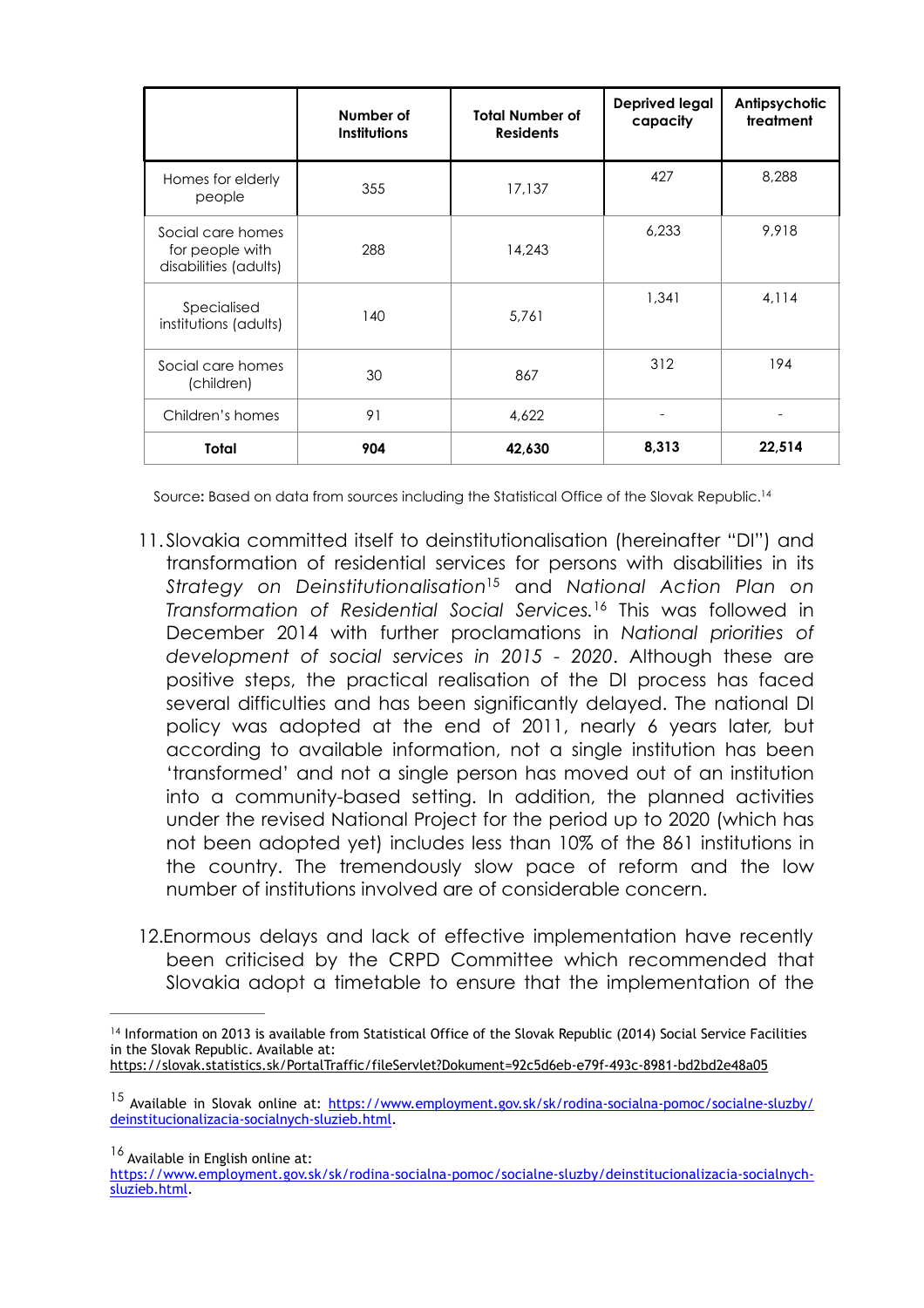<span id="page-6-1"></span>deinstitutionalisation process is expedited, including by putting in place specific additional measures to ensure that community-based services are strengthened for all persons with disabilities and that resources, both coming from European funds and national budget, are spend in conformity with the right of all persons with disabilities to live independently[.](#page-6-0)<sup>[17](#page-6-0)</sup> Indeed, institutions are places where severe human rights violations happen frequently, including torture and CIDT. Deinstitutionalisation is thus an important aspect in the prevention of torture or other instances of ill-treatment against persons with disabilities. Moreover, the sole fact of warehousing persons with disabilities should properly be understood as inhuman and degrading treatment. Therefore, under these circumstances, and considering the current situation, combined with the slow progress of deinstitutionalisation and the low number of institutions involved in the DI plans, situation of persons with disabilities living in institutions in Slovakia raises serious issues under CAT.

#### *Proposed questions*

**Please provide information on what measures does the Government plan to take to ensure adequate implementation of its deinstitutionalisation policies. Please inform the Committee about the planned timelines of the deinstitutionalisation process, about the number of people to be transferred to community settings in the next 3 years and on whether in Slovakia there is a moratorium on institutionalisation.**

**Please provide information on the availability and accessibility of community-based services for persons with disabilities, including housing, social services and community mental health care, explaining whether the number of such services is sufficient and what measures are to be taken to ensure they will continue/start being adequate and sufficient.** 

**In addition, please provide information on actual and planned reallocation of resources aimed at the transformation of large residential institutions and the development of community-based services.**

#### **(d) Sterilisation of women with disabilities**

13.Another issue of concern is the sterilisation of women with disabilities under guardianship on the basis of consent given by their guardian. The

<span id="page-6-0"></span><sup>&</sup>lt;sup>[17](#page-6-1)</sup> Committee on the Rights of Persons with Disabilities, Concluding Observations to the Initial Report of [Slovakia, 17 May 2016, para. 56, CRPD/C/SVK/CO/1 available here http://tbinternet.ohchr.org/\\_layouts/](http://tbinternet.ohchr.org/_layouts/treatybodyexternal/Download.aspx?symbolno=CRPD/C/SVK/CO/1&Lang=En) treatybodyexternal/Download.aspx?symbolno=CRPD/C/SVK/CO/1&Lang=En.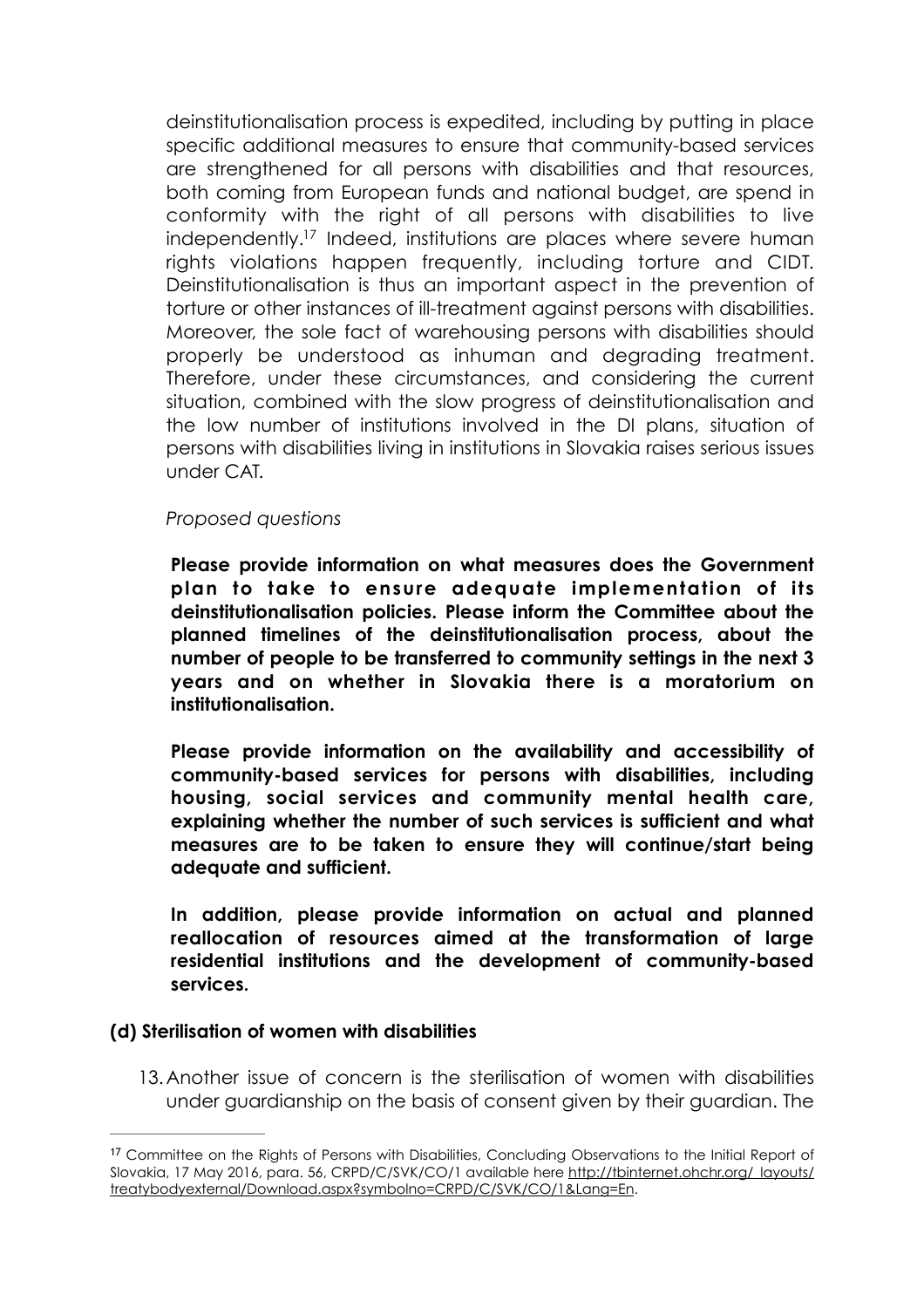**sterilisation** is regulated under Article 40 of the Act on Health Services (Act no. 576/2004). The intervention can generally be performed only on a written request and after signing a written informed consent of the person concerned. The informed consent must include information on alternative methods of contraception, possible change of living situation leading to sterilisation, medical consequences of sterilisation and possible failure of sterilisation. The content of the informed consent is regulated by the Ministry of Health and is translated into the languages of national minorities. The request for sterilisation is considered by the doctor and the intervention can be performed only 30 days after the written consent has been signed.

<span id="page-7-4"></span><span id="page-7-3"></span>14.However, in cases of persons with disabilities, the law allows that legal representatives, including guardians of those persons who have been deprived of legal capacity or whose legal capacity have been restricted under Article 10 of the Civil Code<sup>18</sup>[,](#page-7-0) can give informed consent in their stead; a court approval is not required. In such situations, it is evident that sterilisation does not depend on the will of the person to be sterilised[.](#page-7-1)<sup>[19](#page-7-1)</sup> and can be forced upon persons with disabilities. Such legislation should be repealed as forced sterilisation, as has been clarified by the UN Special Rapporteur on Torture, may amount to torture[.](#page-7-2)<sup>20</sup> The UN Rapporteurs expressly stated that "forced *interventions* [including involuntary sterilisation]*, often wrongfully justified by theories of incapacity and therapeutic necessity inconsistent with the Convention on the Rights of Persons with Disabilities, are legitimized under national laws, and may enjoy wide public support as being in the alleged "best interest" of the person concerned. Nevertheless, to the extent that they inflict severe pain and suffering, they violate the absolute prohibition of torture and cruel, inhuman and degrading treatment."*

#### <span id="page-7-5"></span>*Proposed question*

#### **Please provide information how the law protects women with disabilities, and especially those put under guardianship, from involuntary sterilisations.**

<span id="page-7-0"></span> $^{18}$  $^{18}$  $^{18}$  A person deprived of legal capacity cannot validly exercise any legal act and is automatically stripped of various fundamental rights and freedoms, such as the right to enter into marriage or the right to vote or stand for elections (see below). Alternatively, if a person's legal capacity has been *restricted*, the court delineates those legal actions that he or she cannot validly perform. In both cases, legal actions of a person deprived or restricted of legal capacity are performed by his or her guardian who is understood as a legal representative and substitute decision-maker.

<span id="page-7-1"></span><sup>&</sup>lt;sup>[19](#page-7-4)</sup> According to Article 6(6)(b) of the Act No. 576/2004 on Health Services (zákon o zdravotnej starostlivosti), the person unable to give an informed consent shall participate on the decision making to the greatest possible extent, considering her abilities.

<span id="page-7-2"></span><sup>&</sup>lt;sup>[20](#page-7-5)</sup> See Méndez, Juan. E, (2013) UN.Doc A/HRC/22/53 and Nowak, M. (2008) UN Doc. A/HRC/7/3.